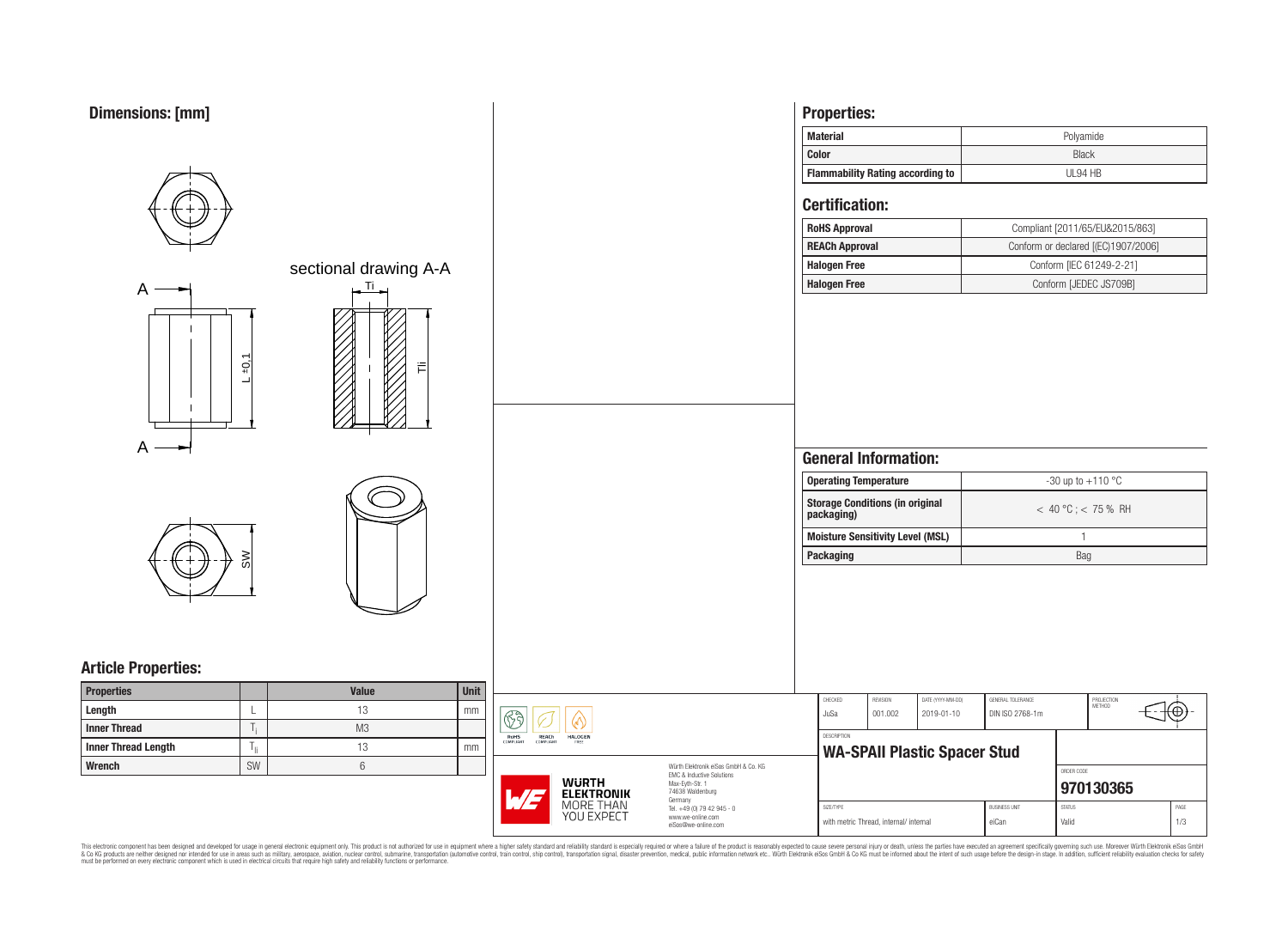# **Cautions and Warnings:**

# **The following conditions apply to all goods within the product series of WA-SPAII of Würth Elektronik eiSos GmbH & Co. KG:**

### **General:**

- This mechanical component is designed and manufactured for use in general electronic equipment.
- Würth Elektronik must be asked for written approval (following the PPAP procedure) before incorporating the components into any equipment in fields such as military, aerospace, aviation, nuclear control, submarine, transportation (automotive control, train control, ship control), transportation signal, disaster prevention, medical, public information network, etc. where higher safety and reliability are especially required and/or if there is the possibility of direct damage or human injury.
- Mechanical components that will be used in safety-critical or high-reliability applications, should be pre-evaluated by the customer.
- The component is designed and manufactured to be used within the datasheet specified values. If the usage and operation conditions specified in the datasheet are not met, the component may be damaged or dissolved.
- Do not drop or impact the components, the component may be damaged.<br>• Wirth Elektronik products are qualified according to international standard
- Würth Elektronik products are qualified according to international standards, which are listed in each product reliability report. Würth Elektronik does not warrant any customer qualified product characteristics beyond Würth Elektroniks' specifications, for its validity and sustainability over time.
- The responsibility for the function of the application of the customer specific products and use in a particular customer design is always the full and autonomous responsibility of the customer. All technical specification for standard products also apply to customer specific products.

### **Product Specific:**

### **Cleaning and Washing:**

- Washing agents used during the production to clean the customer application might damage or change the characteristics of the components. Washing agents may have a negative effect on the long-term functionality of the product.
- Using a brush during the cleaning process may damage the component. Therefore, we do not recommend using a brush during the PCB cleaning process.

## **Potting and Coating:**

• If the product is potted in the customer application, the potting material might shrink or expand during and after hardening. Shrinking could lead to an incomplete seal, allowing contaminants into the components. Expansion could damage the components. We recommend a manual inspection after potting or coating to avoid these effects.

### **Storage Conditions:**

- A storage of Würth Elektronik products for longer than 12 months is not recommended. Within other effects, the terminals may suffer degradation, resulting in bad processability. Therefore, all products shall be used within the period of 12 months based on the day of shipment.
- Do not expose the components to direct sunlight.<br>• The storage conditions in the original packaging
- The storage conditions in the original packaging are defined according to DIN EN 61760-2.
- The storage conditions stated in the original packaging apply to the storage time and not to the transportation time of the components.

### **Packaging:**

• The packaging specifications apply only to purchase orders comprising whole packaging units. If the ordered quantity exceeds or is lower than the specified packaging unit, packaging in accordance with the packaging specifications cannot be ensured.

### **Handling:**

- The maximum permissible torques must be complied with to prevent mechanical destruction of the component and PCB.
- If a component is pre-assembled with an adhesive tape, the adhesive duration cannot be guaranteed. This depends on the surface where the component will be mounted on. It also depends on the environmental conditions the component is exposed to. The customer has to evaluate this for his specific application.
- Violation of the technical product specifications will void the warranty.
- Coated metal parts may have spots and/or deposits because of the rinsing and drying process during plating. The storage and processability are not affected.
- The temperature rise of the component must be taken into consideration. The operating temperature is comprised of ambient temperature and temperature rise of the component.The operating temperature of the component shall not exceed the maximum temperature specified.

These cautions and warnings comply with the state of the scientific and technical knowledge and are believed to be accurate and reliable. However, no responsibility is assumed for inaccuracies or incompleteness.

| $\mathbb{R}$ a<br>w |                                                                                                                         |                                   | CHECKED<br>JuSa                                                             | <b>REVISION</b><br>001.002                         | DATE (YYYY-MM-DD)<br>2019-01-10        | GENERAL TOLERANCE<br>DIN ISO 2768-1m |                               | PROJECTION<br><b>METHOD</b> |           | <del>⊣(⊕)</del> - |             |
|---------------------|-------------------------------------------------------------------------------------------------------------------------|-----------------------------------|-----------------------------------------------------------------------------|----------------------------------------------------|----------------------------------------|--------------------------------------|-------------------------------|-----------------------------|-----------|-------------------|-------------|
|                     | <b>REACh</b><br><b>HALOGEN</b><br><b>RoHS</b><br>COMPLIANT<br>COMPLIANT<br>FREE<br>Würth Elektronik eiSos GmbH & Co. KG |                                   |                                                                             | DESCRIPTION<br><b>WA-SPAII Plastic Spacer Stud</b> |                                        |                                      |                               |                             |           |                   |             |
|                     | $\overline{\phantom{a}}$                                                                                                | <b>WURTH</b><br><b>ELEKTRONIK</b> | EMC & Inductive Solutions<br>Max-Evth-Str. 1<br>74638 Waldenburg<br>Germany |                                                    |                                        |                                      |                               | ORDER CODE                  | 970130365 |                   |             |
|                     |                                                                                                                         | MORE THAN<br>YOU EXPECT           | Tel. +49 (0) 79 42 945 - 0<br>www.we-online.com<br>eiSos@we-online.com      | SIZE/TYPE                                          | with metric Thread, internal/ internal |                                      | <b>BUSINESS UNIT</b><br>eiCan | <b>STATUS</b><br>Valid      |           |                   | PAGE<br>2/3 |

This electronic component has been designed and developed for usage in general electronic equipment only. This product is not authorized for use in equipment where a higher safety standard and reliability standard si espec & Ook product a label and the membed of the seasuch as marked and as which such a membed and the such assume that income in the seasuch and the simulation and the such assume that include to the such a membed and the such